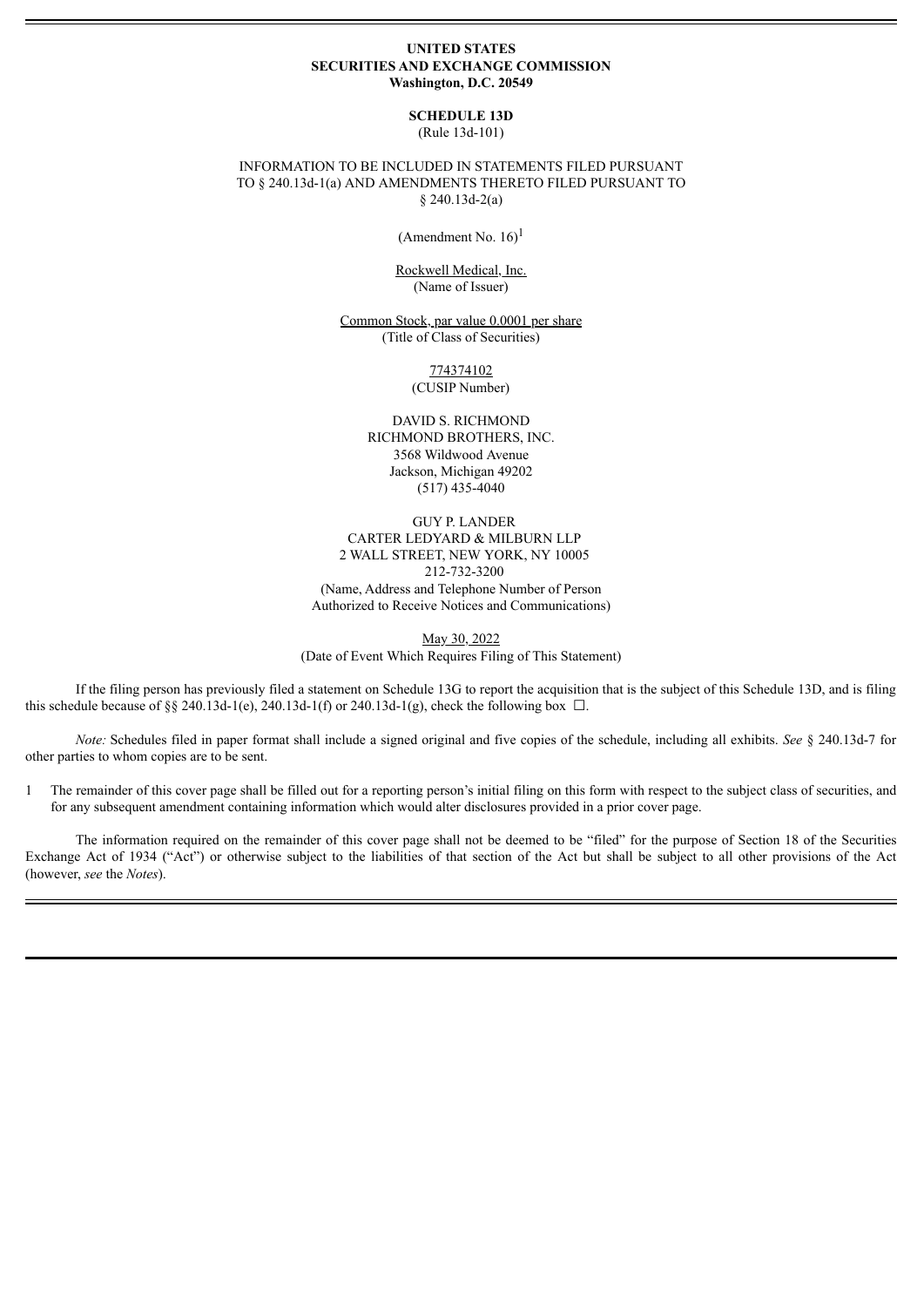| 1              | NAME OF REPORTING PERSON                                                               |                                 |                                                                                        |        |  |  |
|----------------|----------------------------------------------------------------------------------------|---------------------------------|----------------------------------------------------------------------------------------|--------|--|--|
|                | Richmond Brothers, Inc.                                                                |                                 |                                                                                        |        |  |  |
| 2              | CHECK THE APPROPRIATE BOX IF A MEMBER OF A GROUP<br>$(a) \boxtimes$<br>$(b)$ $\square$ |                                 |                                                                                        |        |  |  |
| 3              | <b>SEC USE ONLY</b>                                                                    |                                 |                                                                                        |        |  |  |
| $\overline{4}$ | <b>SOURCE OF FUNDS</b>                                                                 |                                 |                                                                                        |        |  |  |
|                | $\rm OO$                                                                               |                                 |                                                                                        |        |  |  |
| 5              |                                                                                        |                                 | CHECK BOX IF DISCLOSURE OF LEGAL PROCEEDINGS IS REQUIRED PURSUANT TO ITEM 2(D) OR 2(E) | $\Box$ |  |  |
| 6              | CITIZENSHIP OR PLACE OF ORGANIZATION                                                   |                                 |                                                                                        |        |  |  |
|                | <b>MICHIGAN</b>                                                                        |                                 |                                                                                        |        |  |  |
|                | <b>SOLE VOTING POWER</b><br>7                                                          |                                 |                                                                                        |        |  |  |
|                | <b>NUMBER OF</b>                                                                       | 5,570                           |                                                                                        |        |  |  |
|                | <b>SHARES</b><br><b>BENEFICIALLY</b>                                                   | <b>SHARED VOTING POWER</b><br>8 |                                                                                        |        |  |  |
|                | <b>OWNED BY</b>                                                                        |                                 | $-0-$                                                                                  |        |  |  |
|                | <b>EACH</b><br><b>REPORTING</b>                                                        | 9                               | SOLE DISPOSITIVE VOTING POWER                                                          |        |  |  |
|                | <b>PERSON</b>                                                                          |                                 | 5,570                                                                                  |        |  |  |
|                | <b>WITH</b>                                                                            | 10                              | <b>SHARED DISPOSITIVE POWER</b>                                                        |        |  |  |
|                |                                                                                        |                                 | 589,505                                                                                |        |  |  |
| 11             |                                                                                        |                                 | AGGREGATE AMOUNT BENEFICIALLY OWNED BY EACH REPORTING PERSON                           |        |  |  |
|                | 595,075                                                                                |                                 |                                                                                        |        |  |  |
| 12             |                                                                                        |                                 | CHECK BOX IF THE AGGREGATE AMOUNT IN ROW (11) EXCLUDES CERTAIN SHARES                  | $\Box$ |  |  |
| 13             |                                                                                        |                                 | PERCENT OF CLASS REPRESENTED BY AMOUNT IN ROW (11)                                     |        |  |  |
|                | 6.3%                                                                                   |                                 |                                                                                        |        |  |  |
| 14             | TYPE OF REPORTING PERSON                                                               |                                 |                                                                                        |        |  |  |
|                | IA, CO                                                                                 |                                 |                                                                                        |        |  |  |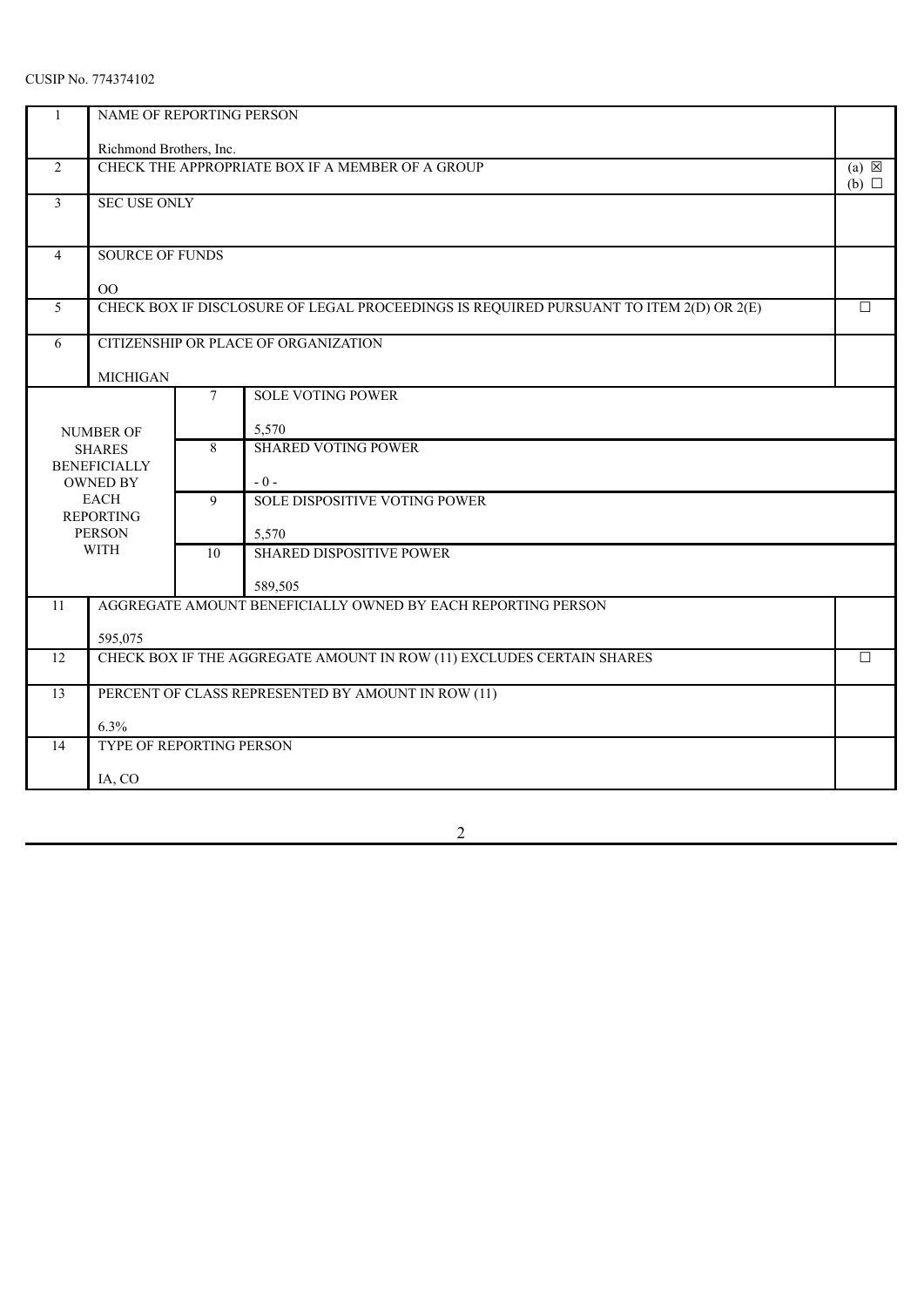| $\mathbf{1}$   | NAME OF REPORTING PERSON             |       |                                                                                        |                                    |  |  |
|----------------|--------------------------------------|-------|----------------------------------------------------------------------------------------|------------------------------------|--|--|
|                | RBI Private Investment I, LLC        |       |                                                                                        |                                    |  |  |
| 2              |                                      |       | CHECK THE APPROPRIATE BOX IF A MEMBER OF A GROUP                                       | $(a) \boxtimes$<br>$(b)$ $\square$ |  |  |
| $\mathfrak{Z}$ | <b>SEC USE ONLY</b>                  |       |                                                                                        |                                    |  |  |
| $\overline{4}$ | <b>SOURCE OF FUNDS</b>               |       |                                                                                        |                                    |  |  |
|                | <b>WC</b>                            |       |                                                                                        |                                    |  |  |
| 5              |                                      |       | CHECK BOX IF DISCLOSURE OF LEGAL PROCEEDINGS IS REQUIRED PURSUANT TO ITEM 2(D) OR 2(E) | $\Box$                             |  |  |
| 6              |                                      |       | CITIZENSHIP OR PLACE OF ORGANIZATION                                                   |                                    |  |  |
|                | <b>DELAWARE</b>                      |       |                                                                                        |                                    |  |  |
|                | <b>SOLE VOTING POWER</b><br>7        |       |                                                                                        |                                    |  |  |
|                | NUMBER OF                            | 5,894 |                                                                                        |                                    |  |  |
|                | <b>SHARES</b><br><b>BENEFICIALLY</b> | 8     | <b>SHARED VOTING POWER</b>                                                             |                                    |  |  |
|                | <b>OWNED BY</b>                      |       | $-0-$                                                                                  |                                    |  |  |
|                | <b>EACH</b><br><b>REPORTING</b>      | 9     | SOLE DISPOSITIVE VOTING POWER                                                          |                                    |  |  |
|                | <b>PERSON</b>                        |       | 5,894                                                                                  |                                    |  |  |
|                | <b>WITH</b>                          | 10    | <b>SHARED DISPOSITIVE POWER</b>                                                        |                                    |  |  |
|                |                                      |       | $-0-$                                                                                  |                                    |  |  |
| 11             |                                      |       | AGGREGATE AMOUNT BENEFICIALLY OWNED BY EACH REPORTING PERSON                           |                                    |  |  |
|                | 5,894                                |       |                                                                                        |                                    |  |  |
| 12             |                                      |       | CHECK BOX IF THE AGGREGATE AMOUNT IN ROW (11) EXCLUDES CERTAIN SHARES                  | $\Box$                             |  |  |
| 13             |                                      |       | PERCENT OF CLASS REPRESENTED BY AMOUNT IN ROW (11)                                     |                                    |  |  |
|                | Less than $1\%$                      |       |                                                                                        |                                    |  |  |
| 14             | TYPE OF REPORTING PERSON             |       |                                                                                        |                                    |  |  |
|                | O <sub>O</sub>                       |       |                                                                                        |                                    |  |  |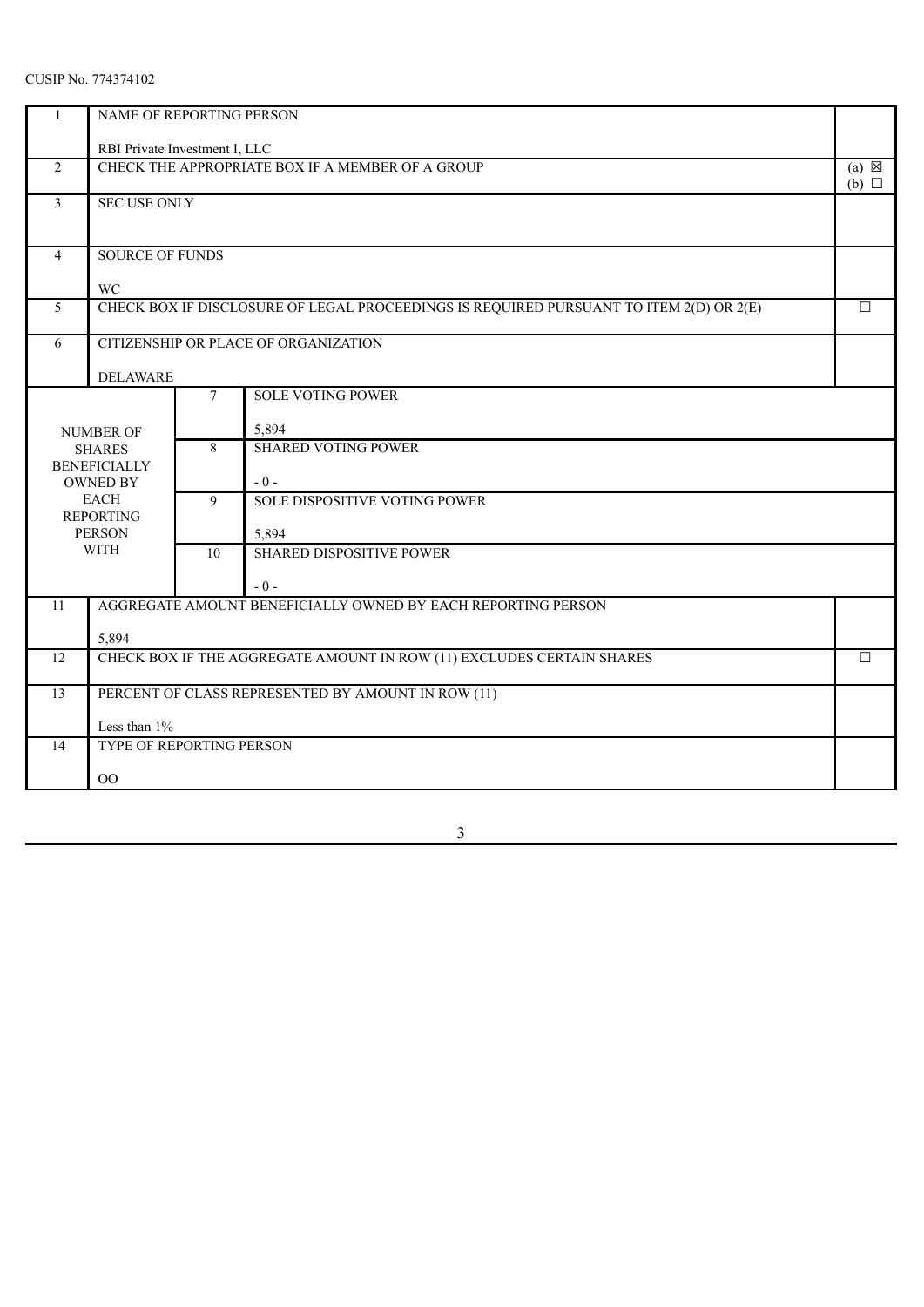| $\mathbf{1}$                  | NAME OF REPORTING PERSON                                                        |       |                                                                                        |                                    |  |  |
|-------------------------------|---------------------------------------------------------------------------------|-------|----------------------------------------------------------------------------------------|------------------------------------|--|--|
|                               | RBI Private Investment II, LLC                                                  |       |                                                                                        |                                    |  |  |
| 2                             |                                                                                 |       | CHECK THE APPROPRIATE BOX IF A MEMBER OF A GROUP                                       | $(a) \boxtimes$<br>$(b)$ $\square$ |  |  |
| $\mathfrak{Z}$                | <b>SEC USE ONLY</b>                                                             |       |                                                                                        |                                    |  |  |
| $\overline{4}$                | <b>SOURCE OF FUNDS</b>                                                          |       |                                                                                        |                                    |  |  |
|                               | <b>WC</b>                                                                       |       |                                                                                        |                                    |  |  |
| 5                             |                                                                                 |       | CHECK BOX IF DISCLOSURE OF LEGAL PROCEEDINGS IS REQUIRED PURSUANT TO ITEM 2(D) OR 2(E) | $\Box$                             |  |  |
| 6                             |                                                                                 |       | CITIZENSHIP OR PLACE OF ORGANIZATION                                                   |                                    |  |  |
|                               | <b>DELAWARE</b>                                                                 |       |                                                                                        |                                    |  |  |
| <b>SOLE VOTING POWER</b><br>7 |                                                                                 |       |                                                                                        |                                    |  |  |
|                               | NUMBER OF                                                                       | 3,498 |                                                                                        |                                    |  |  |
|                               | <b>SHARES</b>                                                                   | 8     | <b>SHARED VOTING POWER</b>                                                             |                                    |  |  |
|                               | <b>BENEFICIALLY</b><br><b>OWNED BY</b>                                          |       | $-0-$                                                                                  |                                    |  |  |
|                               | <b>EACH</b>                                                                     | 9     | SOLE DISPOSITIVE VOTING POWER                                                          |                                    |  |  |
|                               | <b>REPORTING</b><br><b>PERSON</b>                                               |       | 3,498                                                                                  |                                    |  |  |
|                               | <b>WITH</b>                                                                     | 10    | <b>SHARED DISPOSITIVE POWER</b>                                                        |                                    |  |  |
|                               |                                                                                 |       | $-0-$                                                                                  |                                    |  |  |
| 11                            |                                                                                 |       | AGGREGATE AMOUNT BENEFICIALLY OWNED BY EACH REPORTING PERSON                           |                                    |  |  |
|                               | 3,498                                                                           |       |                                                                                        |                                    |  |  |
| 12                            | CHECK BOX IF THE AGGREGATE AMOUNT IN ROW (11) EXCLUDES CERTAIN SHARES<br>$\Box$ |       |                                                                                        |                                    |  |  |
| 13                            |                                                                                 |       | PERCENT OF CLASS REPRESENTED BY AMOUNT IN ROW (11)                                     |                                    |  |  |
|                               | Less than $1\%$                                                                 |       |                                                                                        |                                    |  |  |
| 14                            | TYPE OF REPORTING PERSON                                                        |       |                                                                                        |                                    |  |  |
|                               | O <sub>O</sub>                                                                  |       |                                                                                        |                                    |  |  |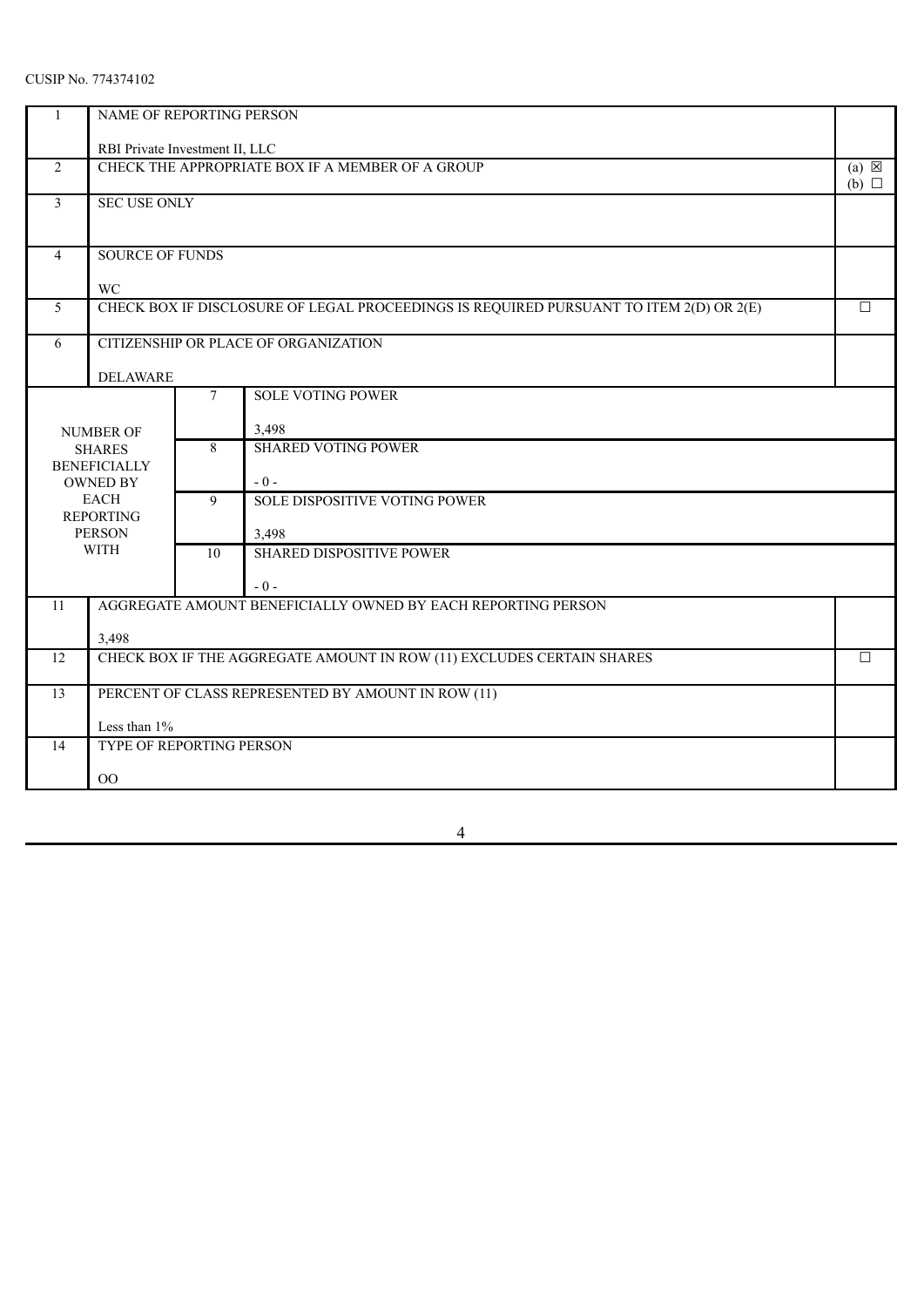| 1                                  | NAME OF REPORTING PERSON             |                                                    |                                                                                        |                 |  |  |
|------------------------------------|--------------------------------------|----------------------------------------------------|----------------------------------------------------------------------------------------|-----------------|--|--|
|                                    | The RBI Opportunities Fund, LLC      |                                                    |                                                                                        |                 |  |  |
| 2                                  |                                      |                                                    | CHECK THE APPROPRIATE BOX IF A MEMBER OF A GROUP                                       | $(a) \boxtimes$ |  |  |
| $\overline{3}$                     | <b>SEC USE ONLY</b>                  |                                                    |                                                                                        | $(b)$ $\square$ |  |  |
|                                    |                                      |                                                    |                                                                                        |                 |  |  |
| $\overline{4}$                     | <b>SOURCE OF FUNDS</b>               |                                                    |                                                                                        |                 |  |  |
|                                    |                                      |                                                    |                                                                                        |                 |  |  |
| 5                                  | WC                                   |                                                    | CHECK BOX IF DISCLOSURE OF LEGAL PROCEEDINGS IS REQUIRED PURSUANT TO ITEM 2(D) OR 2(E) | П               |  |  |
|                                    |                                      |                                                    |                                                                                        |                 |  |  |
| 6                                  |                                      |                                                    | CITIZENSHIP OR PLACE OF ORGANIZATION                                                   |                 |  |  |
|                                    | <b>DELAWARE</b>                      |                                                    |                                                                                        |                 |  |  |
| <b>SOLE VOTING POWER</b><br>$\tau$ |                                      |                                                    |                                                                                        |                 |  |  |
|                                    | <b>NUMBER OF</b>                     | 491,700*                                           |                                                                                        |                 |  |  |
|                                    | <b>SHARES</b><br><b>BENEFICIALLY</b> | <b>SHARED VOTING POWER</b><br>8                    |                                                                                        |                 |  |  |
|                                    | <b>OWNED BY</b>                      |                                                    | $-0-$                                                                                  |                 |  |  |
|                                    | <b>EACH</b><br><b>REPORTING</b>      | 9                                                  | SOLE DISPOSITIVE VOTING POWER                                                          |                 |  |  |
|                                    | <b>PERSON</b>                        |                                                    | 491,700*                                                                               |                 |  |  |
|                                    | <b>WITH</b>                          | <b>SHARED DISPOSITIVE POWER</b><br>$\overline{10}$ |                                                                                        |                 |  |  |
|                                    |                                      |                                                    | $-0-$                                                                                  |                 |  |  |
| 11                                 |                                      |                                                    | AGGREGATE AMOUNT BENEFICIALLY OWNED BY EACH REPORTING PERSON                           |                 |  |  |
|                                    | 491,700*                             |                                                    |                                                                                        |                 |  |  |
| 12                                 |                                      |                                                    | CHECK BOX IF THE AGGREGATE AMOUNT IN ROW (11) EXCLUDES CERTAIN SHARES                  | $\Box$          |  |  |
| 13                                 |                                      |                                                    | PERCENT OF CLASS REPRESENTED BY AMOUNT IN ROW (11)                                     |                 |  |  |
|                                    | $5.2\%$ *                            |                                                    |                                                                                        |                 |  |  |
| 14                                 | TYPE OF REPORTING PERSON             |                                                    |                                                                                        |                 |  |  |
|                                    | O <sub>O</sub>                       |                                                    |                                                                                        |                 |  |  |

\* Includes 176,627 Shares issuable upon the exercise of warrants that are subject to a 19.9% blocking provision, meaning that they can be exercised only to the extent that such exercise would not cause the holder's and its affiliates' beneficial ownership of Shares to exceed 19.9%.

Numbers reflect the reverse split that became effective on May 13, 2022.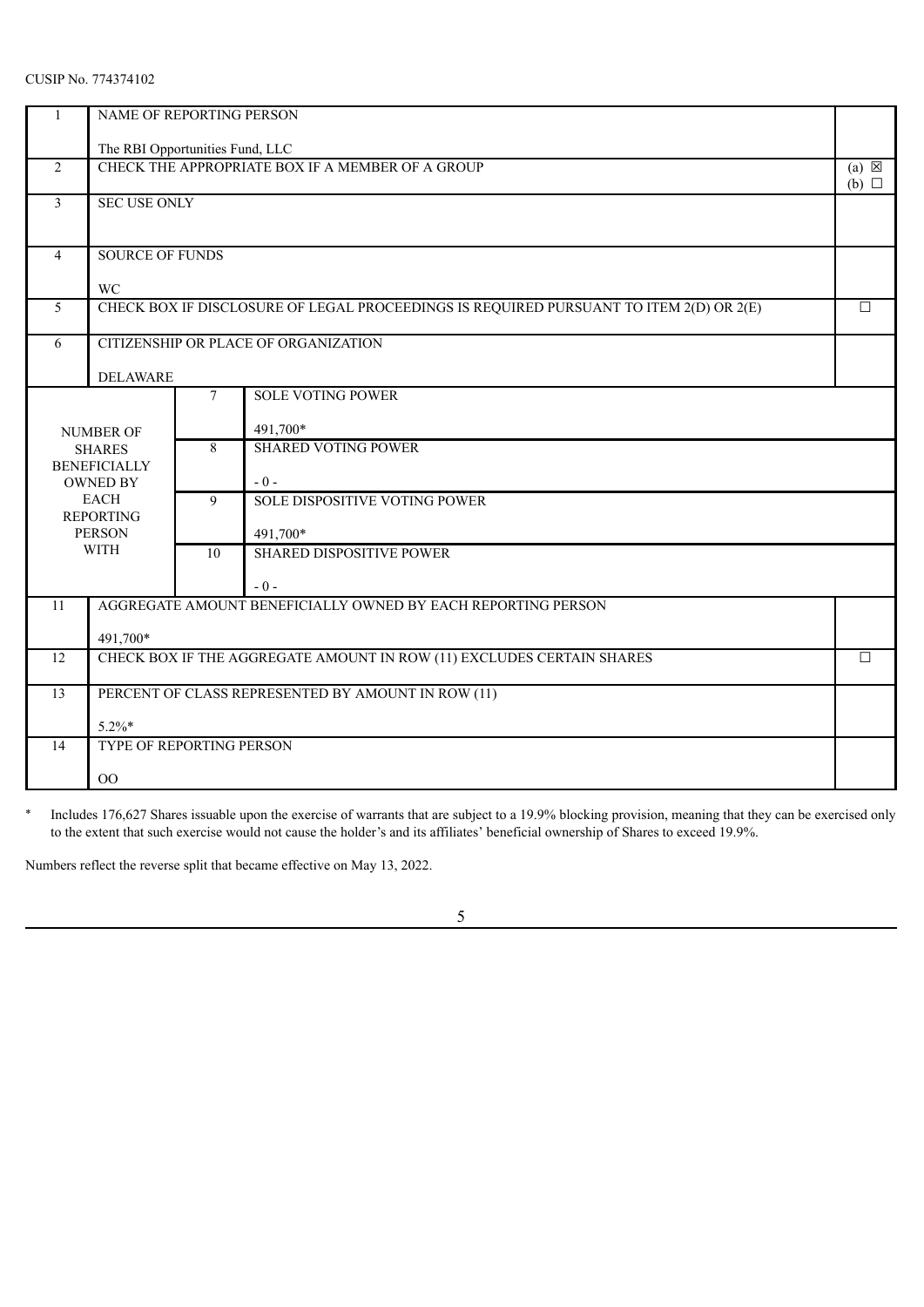|                                    | NAME OF REPORTING PERSON             |                                                    |                                                                                        |                 |  |  |  |
|------------------------------------|--------------------------------------|----------------------------------------------------|----------------------------------------------------------------------------------------|-----------------|--|--|--|
|                                    | The RBI Opportunities Fund II, LLC   |                                                    |                                                                                        |                 |  |  |  |
| 2                                  |                                      |                                                    | CHECK THE APPROPRIATE BOX IF A MEMBER OF A GROUP                                       | $(a) \boxtimes$ |  |  |  |
| $\overline{3}$                     | <b>SEC USE ONLY</b>                  |                                                    |                                                                                        | $(b)$ $\square$ |  |  |  |
|                                    |                                      |                                                    |                                                                                        |                 |  |  |  |
| $\overline{4}$                     | <b>SOURCE OF FUNDS</b>               |                                                    |                                                                                        |                 |  |  |  |
|                                    |                                      |                                                    |                                                                                        |                 |  |  |  |
| 5                                  | WC                                   |                                                    | CHECK BOX IF DISCLOSURE OF LEGAL PROCEEDINGS IS REQUIRED PURSUANT TO ITEM 2(D) OR 2(E) | П               |  |  |  |
|                                    |                                      |                                                    |                                                                                        |                 |  |  |  |
| 6                                  |                                      |                                                    | CITIZENSHIP OR PLACE OF ORGANIZATION                                                   |                 |  |  |  |
|                                    | <b>DELAWARE</b>                      |                                                    |                                                                                        |                 |  |  |  |
| <b>SOLE VOTING POWER</b><br>$\tau$ |                                      |                                                    |                                                                                        |                 |  |  |  |
|                                    | <b>NUMBER OF</b>                     | 205,561*                                           |                                                                                        |                 |  |  |  |
|                                    | <b>SHARES</b><br><b>BENEFICIALLY</b> | <b>SHARED VOTING POWER</b><br>8                    |                                                                                        |                 |  |  |  |
|                                    | <b>OWNED BY</b>                      |                                                    | $-0-$                                                                                  |                 |  |  |  |
|                                    | <b>EACH</b><br><b>REPORTING</b>      | 9                                                  | SOLE DISPOSITIVE VOTING POWER                                                          |                 |  |  |  |
|                                    | <b>PERSON</b>                        |                                                    | 205,561*                                                                               |                 |  |  |  |
|                                    | <b>WITH</b>                          | <b>SHARED DISPOSITIVE POWER</b><br>$\overline{10}$ |                                                                                        |                 |  |  |  |
|                                    |                                      |                                                    | $-0-$                                                                                  |                 |  |  |  |
| 11                                 |                                      |                                                    | AGGREGATE AMOUNT BENEFICIALLY OWNED BY EACH REPORTING PERSON                           |                 |  |  |  |
|                                    | 205,561*                             |                                                    |                                                                                        |                 |  |  |  |
| 12                                 |                                      |                                                    | CHECK BOX IF THE AGGREGATE AMOUNT IN ROW (11) EXCLUDES CERTAIN SHARES                  | $\Box$          |  |  |  |
| 13                                 |                                      |                                                    | PERCENT OF CLASS REPRESENTED BY AMOUNT IN ROW (11)                                     |                 |  |  |  |
|                                    | $2.2\%*$                             |                                                    |                                                                                        |                 |  |  |  |
| 14                                 | TYPE OF REPORTING PERSON             |                                                    |                                                                                        |                 |  |  |  |
|                                    | O <sub>O</sub>                       |                                                    |                                                                                        |                 |  |  |  |

\* Includes 75,261 Shares issuable upon the exercise of warrants that are subject to a 19.9% blocking provision, meaning that they can be exercised only to the extent that such exercise would not cause the holder's and its affiliates' beneficial ownership of Shares to exceed 19.9%.

Numbers reflect the reverse split that became effective on May 13, 2022.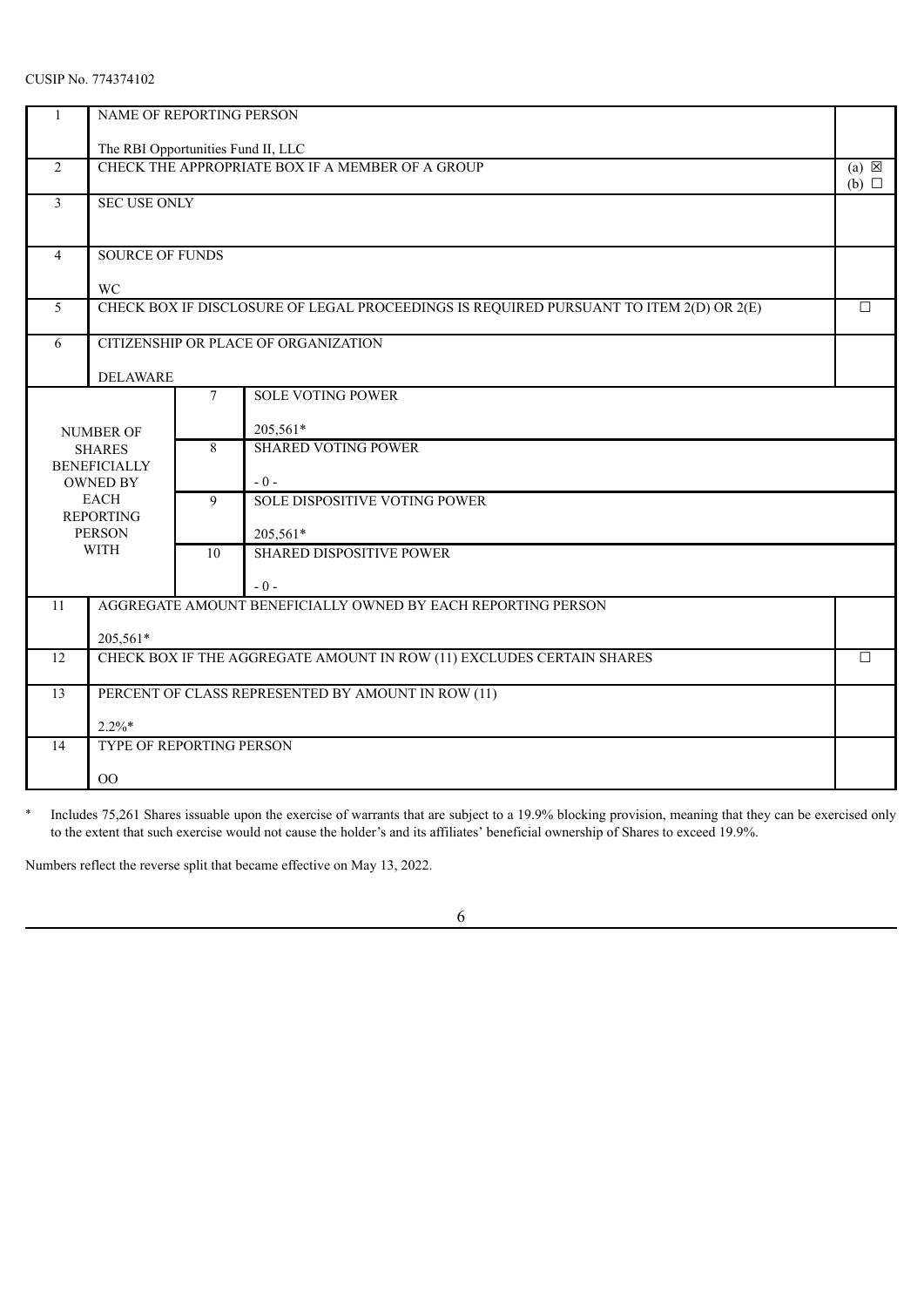| 1              | NAME OF REPORTING PERSON               |                                 |                                                                                        |                                    |  |  |  |
|----------------|----------------------------------------|---------------------------------|----------------------------------------------------------------------------------------|------------------------------------|--|--|--|
|                | RBI PI Manager, LLC                    |                                 |                                                                                        |                                    |  |  |  |
| $\overline{2}$ |                                        |                                 | CHECK THE APPROPRIATE BOX IF A MEMBER OF A GROUP                                       | $(a) \boxtimes$<br>$(b)$ $\square$ |  |  |  |
| $\overline{3}$ | <b>SEC USE ONLY</b>                    |                                 |                                                                                        |                                    |  |  |  |
|                |                                        |                                 |                                                                                        |                                    |  |  |  |
| $\overline{4}$ | <b>SOURCE OF FUNDS</b>                 |                                 |                                                                                        |                                    |  |  |  |
|                | AF                                     |                                 |                                                                                        |                                    |  |  |  |
| $\overline{5}$ |                                        |                                 | CHECK BOX IF DISCLOSURE OF LEGAL PROCEEDINGS IS REQUIRED PURSUANT TO ITEM 2(D) OR 2(E) | $\Box$                             |  |  |  |
| 6              |                                        |                                 | CITIZENSHIP OR PLACE OF ORGANIZATION                                                   |                                    |  |  |  |
|                | <b>DELAWARE</b>                        |                                 |                                                                                        |                                    |  |  |  |
|                |                                        | $\tau$                          | <b>SOLE VOTING POWER</b>                                                               |                                    |  |  |  |
|                | <b>NUMBER OF</b>                       | 706,653*                        |                                                                                        |                                    |  |  |  |
|                | <b>SHARES</b>                          | 8<br><b>SHARED VOTING POWER</b> |                                                                                        |                                    |  |  |  |
|                | <b>BENEFICIALLY</b><br><b>OWNED BY</b> |                                 | $-0-$                                                                                  |                                    |  |  |  |
|                | <b>EACH</b>                            | 9                               | SOLE DISPOSITIVE VOTING POWER                                                          |                                    |  |  |  |
|                | <b>REPORTING</b><br><b>PERSON</b>      |                                 | 706,653*                                                                               |                                    |  |  |  |
|                | <b>WITH</b>                            | $\overline{10}$                 | <b>SHARED DISPOSITIVE POWER</b>                                                        |                                    |  |  |  |
|                |                                        |                                 | $-0-$                                                                                  |                                    |  |  |  |
| 11             |                                        |                                 | AGGREGATE AMOUNT BENEFICIALLY OWNED BY EACH REPORTING PERSON                           |                                    |  |  |  |
|                | 706,653*                               |                                 |                                                                                        |                                    |  |  |  |
| 12             |                                        |                                 | CHECK BOX IF THE AGGREGATE AMOUNT IN ROW (11) EXCLUDES CERTAIN SHARES                  | $\Box$                             |  |  |  |
| 13             |                                        |                                 | PERCENT OF CLASS REPRESENTED BY AMOUNT IN ROW (11)                                     |                                    |  |  |  |
|                | $7.5\%$ *                              |                                 |                                                                                        |                                    |  |  |  |
| 14             | TYPE OF REPORTING PERSON               |                                 |                                                                                        |                                    |  |  |  |
|                | 00                                     |                                 |                                                                                        |                                    |  |  |  |

\* Includes 251,888 Shares issuable upon the exercise of warrants that are subject to a 19.9% blocking provision, meaning that they can be exercised only to the extent that such exercise would not cause the holder's and its affiliates' beneficial ownership of Shares to exceed 19.9%.

Numbers reflect the reverse split that became effective on May 13, 2022.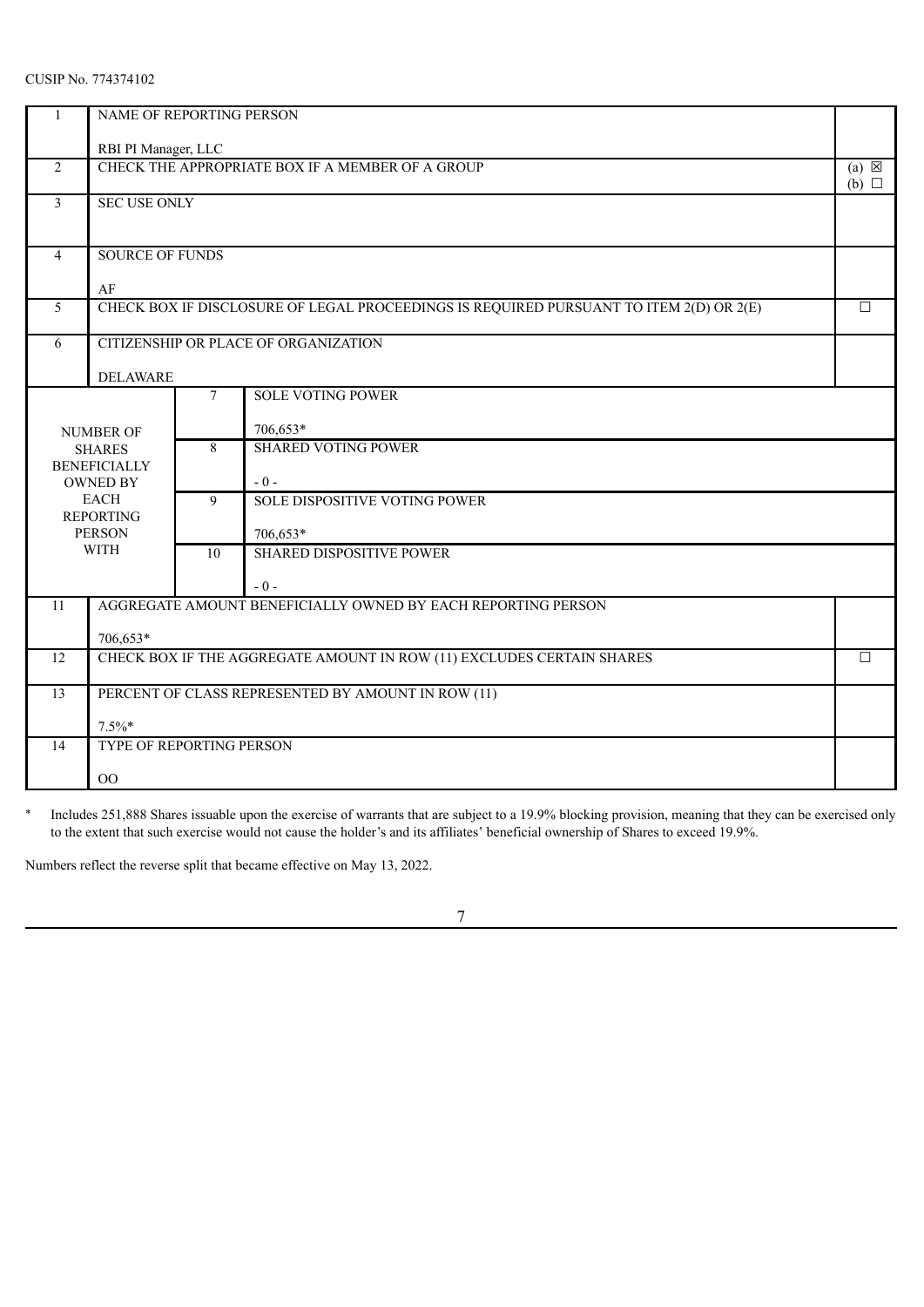| $\mathbf{1}$   | NAME OF REPORTING PERSON                                                        |                                 |                                                                                        |                                    |  |  |  |
|----------------|---------------------------------------------------------------------------------|---------------------------------|----------------------------------------------------------------------------------------|------------------------------------|--|--|--|
|                |                                                                                 |                                 | Richmond Brothers 401(k) Profit Sharing Plan                                           |                                    |  |  |  |
| 2              |                                                                                 |                                 | CHECK THE APPROPRIATE BOX IF A MEMBER OF A GROUP                                       | $(a) \boxtimes$<br>$(b)$ $\square$ |  |  |  |
| 3              | <b>SEC USE ONLY</b>                                                             |                                 |                                                                                        |                                    |  |  |  |
| $\overline{4}$ | <b>SOURCE OF FUNDS</b>                                                          |                                 |                                                                                        |                                    |  |  |  |
|                | WC                                                                              |                                 |                                                                                        |                                    |  |  |  |
| 5              |                                                                                 |                                 | CHECK BOX IF DISCLOSURE OF LEGAL PROCEEDINGS IS REQUIRED PURSUANT TO ITEM 2(D) OR 2(E) | $\Box$                             |  |  |  |
| 6              |                                                                                 |                                 | CITIZENSHIP OR PLACE OF ORGANIZATION                                                   |                                    |  |  |  |
|                | <b>MICHIGAN</b>                                                                 |                                 |                                                                                        |                                    |  |  |  |
|                | <b>SOLE VOTING POWER</b><br>7                                                   |                                 |                                                                                        |                                    |  |  |  |
|                | <b>NUMBER OF</b>                                                                |                                 | 11,360                                                                                 |                                    |  |  |  |
|                | <b>SHARES</b><br><b>BENEFICIALLY</b>                                            | <b>SHARED VOTING POWER</b><br>8 |                                                                                        |                                    |  |  |  |
|                | <b>OWNED BY</b>                                                                 |                                 | $-0-$                                                                                  |                                    |  |  |  |
|                | <b>EACH</b><br><b>REPORTING</b>                                                 | 9                               | SOLE DISPOSITIVE VOTING POWER                                                          |                                    |  |  |  |
|                | <b>PERSON</b>                                                                   |                                 | 11,360                                                                                 |                                    |  |  |  |
|                | <b>WITH</b>                                                                     | 10                              | <b>SHARED DISPOSITIVE POWER</b>                                                        |                                    |  |  |  |
|                |                                                                                 |                                 | $-0-$                                                                                  |                                    |  |  |  |
| 11             |                                                                                 |                                 | AGGREGATE AMOUNT BENEFICIALLY OWNED BY EACH REPORTING PERSON                           |                                    |  |  |  |
|                | 11,360                                                                          |                                 |                                                                                        |                                    |  |  |  |
| 12             | CHECK BOX IF THE AGGREGATE AMOUNT IN ROW (11) EXCLUDES CERTAIN SHARES<br>$\Box$ |                                 |                                                                                        |                                    |  |  |  |
| 13             |                                                                                 |                                 | PERCENT OF CLASS REPRESENTED BY AMOUNT IN ROW (11)                                     |                                    |  |  |  |
|                | Less than 1%                                                                    |                                 |                                                                                        |                                    |  |  |  |
| 14             | TYPE OF REPORTING PERSON                                                        |                                 |                                                                                        |                                    |  |  |  |
|                | EP                                                                              |                                 |                                                                                        |                                    |  |  |  |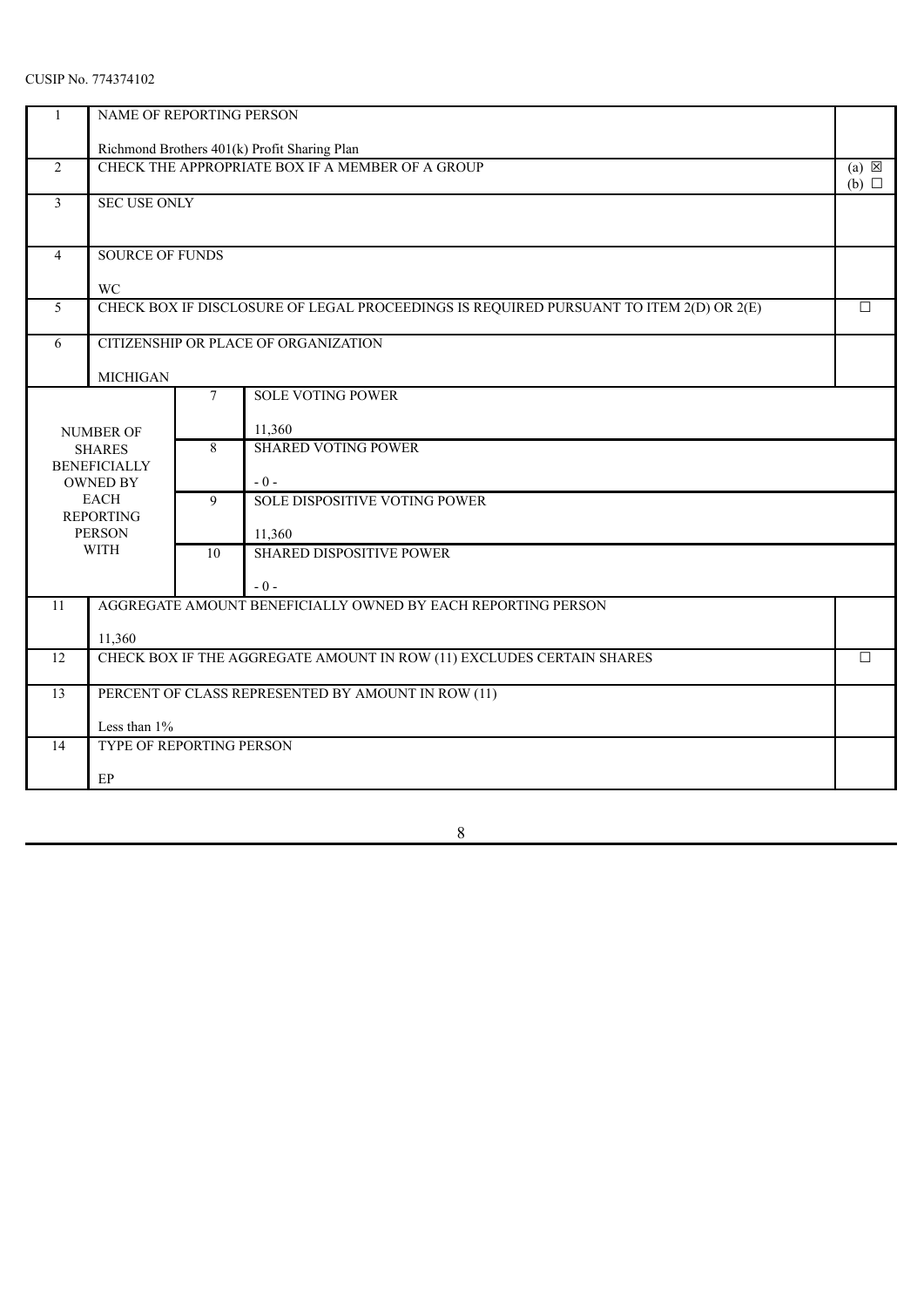| 1                                          | NAME OF REPORTING PERSON               |                                 |                                                                                        |                                    |  |  |  |
|--------------------------------------------|----------------------------------------|---------------------------------|----------------------------------------------------------------------------------------|------------------------------------|--|--|--|
|                                            | David S. Richmond                      |                                 |                                                                                        |                                    |  |  |  |
| $\overline{2}$                             |                                        |                                 | CHECK THE APPROPRIATE BOX IF A MEMBER OF A GROUP                                       | $(a) \boxtimes$<br>$(b)$ $\square$ |  |  |  |
| 3                                          | <b>SEC USE ONLY</b>                    |                                 |                                                                                        |                                    |  |  |  |
|                                            |                                        |                                 |                                                                                        |                                    |  |  |  |
| $\overline{4}$                             | <b>SOURCE OF FUNDS</b>                 |                                 |                                                                                        |                                    |  |  |  |
|                                            | OO, PF                                 |                                 |                                                                                        |                                    |  |  |  |
| 5                                          |                                        |                                 | CHECK BOX IF DISCLOSURE OF LEGAL PROCEEDINGS IS REQUIRED PURSUANT TO ITEM 2(D) OR 2(E) | $\Box$                             |  |  |  |
| 6                                          |                                        |                                 | CITIZENSHIP OR PLACE OF ORGANIZATION                                                   |                                    |  |  |  |
|                                            | <b>USA</b>                             |                                 |                                                                                        |                                    |  |  |  |
| <b>SOLE VOTING POWER</b><br>$\overline{7}$ |                                        |                                 |                                                                                        |                                    |  |  |  |
|                                            | <b>NUMBER OF</b>                       |                                 | 723,357*                                                                               |                                    |  |  |  |
|                                            | <b>SHARES</b>                          | <b>SHARED VOTING POWER</b><br>8 |                                                                                        |                                    |  |  |  |
|                                            | <b>BENEFICIALLY</b><br><b>OWNED BY</b> |                                 | 19,637                                                                                 |                                    |  |  |  |
|                                            | <b>EACH</b><br><b>REPORTING</b>        | 9                               | SOLE DISPOSITIVE VOTING POWER                                                          |                                    |  |  |  |
|                                            | <b>PERSON</b>                          |                                 | 723,357*                                                                               |                                    |  |  |  |
|                                            | <b>WITH</b>                            | 10                              | <b>SHARED DISPOSITIVE POWER</b>                                                        |                                    |  |  |  |
|                                            |                                        |                                 | 609,142                                                                                |                                    |  |  |  |
| 11                                         |                                        |                                 | AGGREGATE AMOUNT BENEFICIALLY OWNED BY EACH REPORTING PERSON                           |                                    |  |  |  |
|                                            | 1,332,499*                             |                                 |                                                                                        |                                    |  |  |  |
| 12                                         |                                        |                                 | CHECK BOX IF THE AGGREGATE AMOUNT IN ROW (11) EXCLUDES CERTAIN SHARES                  | $\Box$                             |  |  |  |
| 13                                         |                                        |                                 | PERCENT OF CLASS REPRESENTED BY AMOUNT IN ROW (11)                                     |                                    |  |  |  |
|                                            | $14.2\%*$                              |                                 |                                                                                        |                                    |  |  |  |
| 14                                         | TYPE OF REPORTING PERSON               |                                 |                                                                                        |                                    |  |  |  |
|                                            | IN                                     |                                 |                                                                                        |                                    |  |  |  |

\* Includes 251,888 Shares issuable upon the exercise of warrants that are subject to a 19.9% blocking provision, meaning that they can be exercised only to the extent that such exercise would not cause the holder's and its affiliates' beneficial ownership of Shares to exceed 19.9%.

Numbers reflect the reverse split that became effective on May 13, 2022.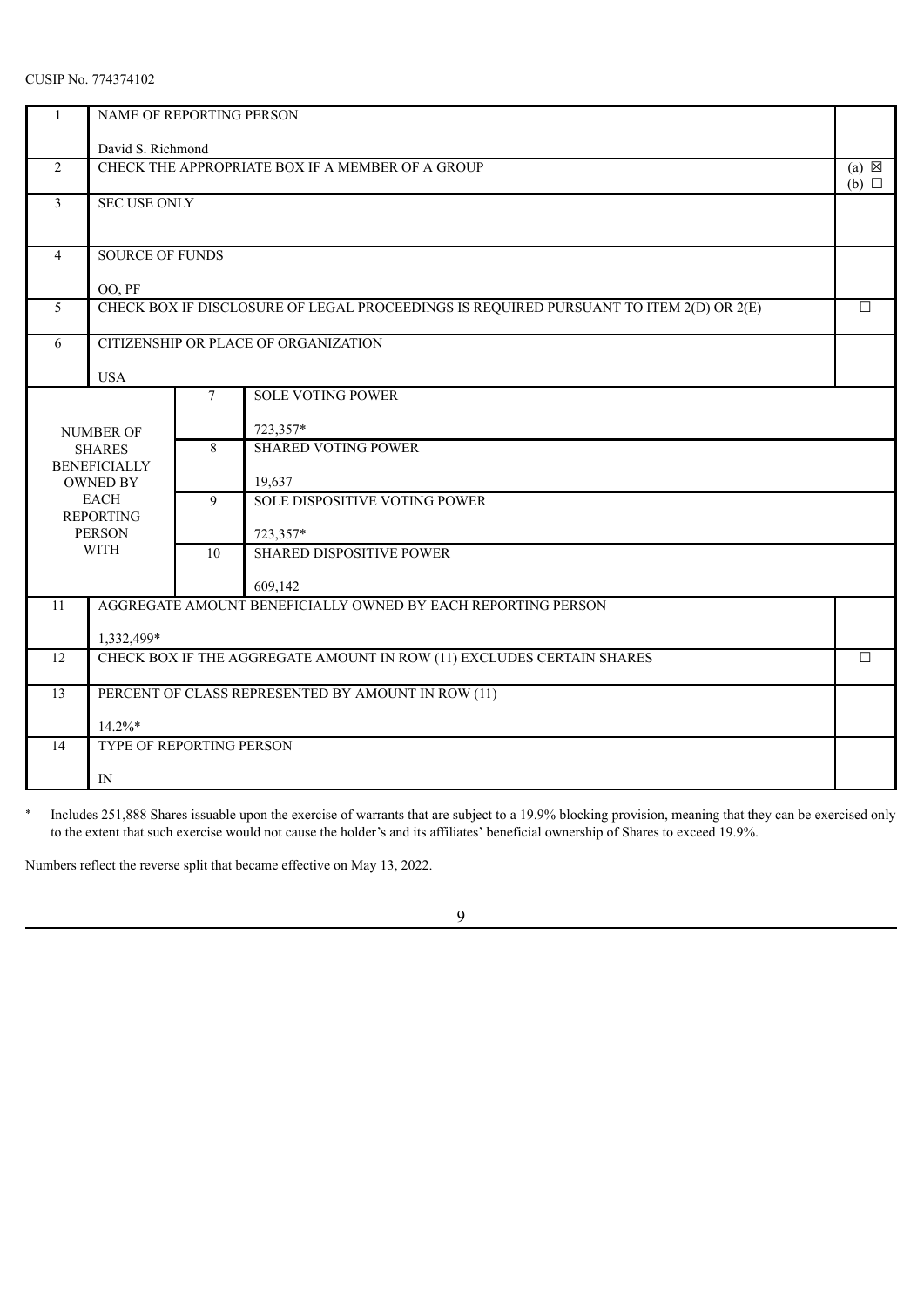| $\mathbf{1}$   | NAME OF REPORTING PERSON             |                                 |                                                                                        |                                    |  |  |  |
|----------------|--------------------------------------|---------------------------------|----------------------------------------------------------------------------------------|------------------------------------|--|--|--|
|                | Matthew J. Curfman                   |                                 |                                                                                        |                                    |  |  |  |
| $\overline{2}$ |                                      |                                 | CHECK THE APPROPRIATE BOX IF A MEMBER OF A GROUP                                       | $(a) \boxtimes$<br>$(b)$ $\square$ |  |  |  |
| $\overline{3}$ | <b>SEC USE ONLY</b>                  |                                 |                                                                                        |                                    |  |  |  |
| $\overline{4}$ | <b>SOURCE OF FUNDS</b>               |                                 |                                                                                        |                                    |  |  |  |
|                |                                      |                                 |                                                                                        |                                    |  |  |  |
| 5              | OO, PF                               |                                 | CHECK BOX IF DISCLOSURE OF LEGAL PROCEEDINGS IS REQUIRED PURSUANT TO ITEM 2(D) OR 2(E) | $\Box$                             |  |  |  |
|                |                                      |                                 |                                                                                        |                                    |  |  |  |
| 6              |                                      |                                 | CITIZENSHIP OR PLACE OF ORGANIZATION                                                   |                                    |  |  |  |
|                | <b>USA</b>                           |                                 |                                                                                        |                                    |  |  |  |
|                | <b>SOLE VOTING POWER</b><br>7        |                                 |                                                                                        |                                    |  |  |  |
|                | <b>NUMBER OF</b>                     | 4,802                           |                                                                                        |                                    |  |  |  |
|                | <b>SHARES</b><br><b>BENEFICIALLY</b> | <b>SHARED VOTING POWER</b><br>8 |                                                                                        |                                    |  |  |  |
|                | <b>OWNED BY</b>                      |                                 | 20,411                                                                                 |                                    |  |  |  |
|                | <b>EACH</b><br><b>REPORTING</b>      | 9                               | SOLE DISPOSITIVE VOTING POWER                                                          |                                    |  |  |  |
|                | <b>PERSON</b>                        |                                 | 4,802                                                                                  |                                    |  |  |  |
|                | <b>WITH</b>                          | 10                              | <b>SHARED DISPOSITIVE POWER</b>                                                        |                                    |  |  |  |
|                |                                      |                                 | 605,781                                                                                |                                    |  |  |  |
| 11             |                                      |                                 | AGGREGATE AMOUNT BENEFICIALLY OWNED BY EACH REPORTING PERSON                           |                                    |  |  |  |
|                | 610,583                              |                                 |                                                                                        |                                    |  |  |  |
| 12             |                                      |                                 | CHECK BOX IF THE AGGREGATE AMOUNT IN ROW (11) EXCLUDES CERTAIN SHARES                  | $\Box$                             |  |  |  |
| 13             |                                      |                                 | PERCENT OF CLASS REPRESENTED BY AMOUNT IN ROW (11)                                     |                                    |  |  |  |
|                | 6.5%                                 |                                 |                                                                                        |                                    |  |  |  |
| 14             | TYPE OF REPORTING PERSON             |                                 |                                                                                        |                                    |  |  |  |
|                | $\ensuremath{\text{IN}}$             |                                 |                                                                                        |                                    |  |  |  |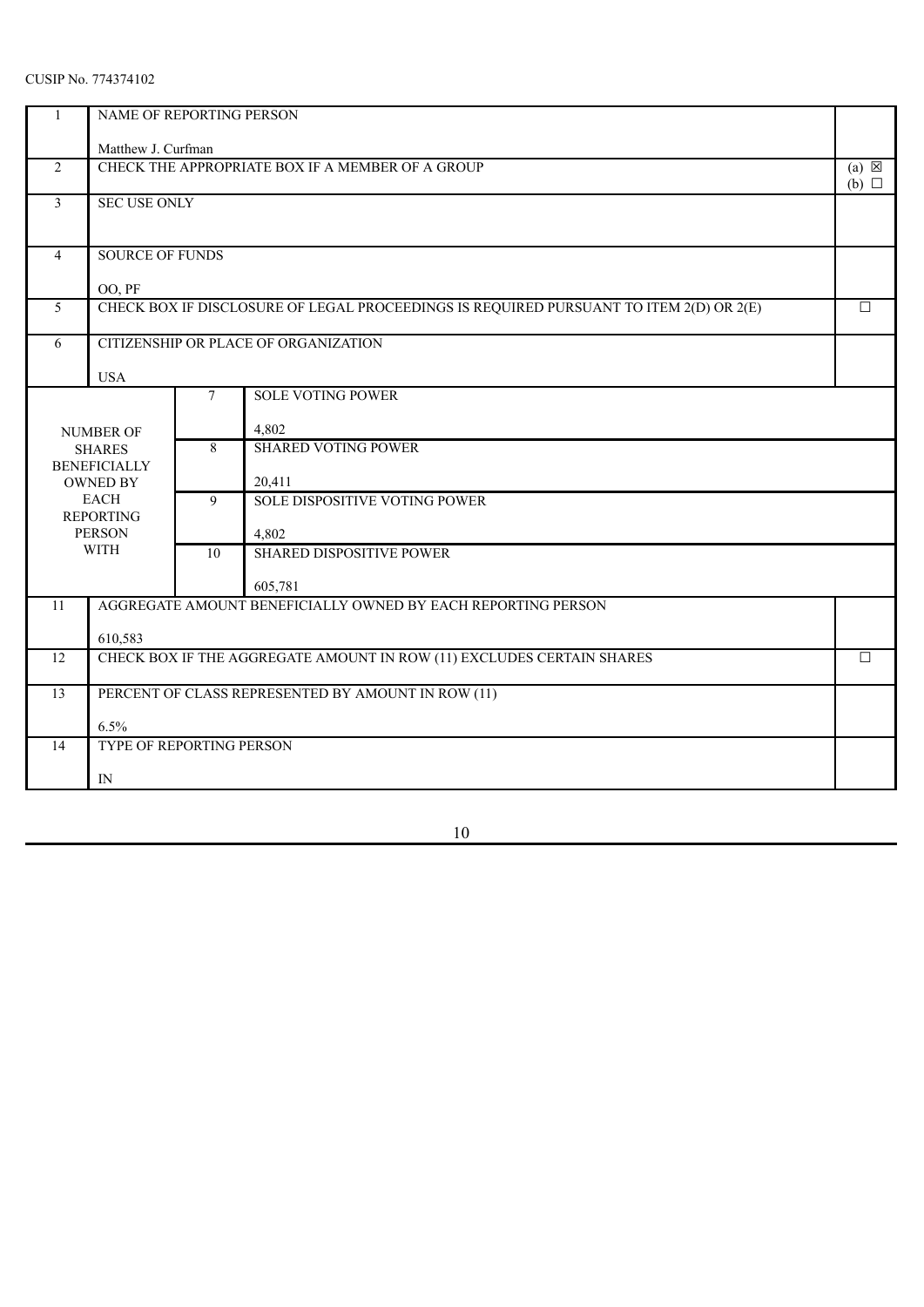The following constitutes Amendment No. 16 to the Schedule 13D filed by the undersigned ("Amendment No. 16"). This Amendment No. 16 amends the Schedule 13D as specifically set forth herein.

Item 2. **Identity and Background.** 

Item 2 is hereby amended and restated to read as follows:

(a) This statement is filed by:

- (i) Richmond Brothers, Inc., a Michigan corporation ("Richmond Brothers"), which serves as the investment advisor to certain managed accounts (the "Separately Managed Accounts");
- (ii) RBI Private Investment I, LLC, a Delaware limited liability company ("RBI PI");
- (iii) RBI Private Investment II, LLC, a Delaware limited liability company ("RBI PII");
- (iv) The RBI Opportunities Fund, LLC, a Delaware limited liability company ("RBI Opportunities");
- (v) The RBI Opportunities Fund II, LLC, a Delaware limited liability company ("RBI Opportunities II");
- (vi) RBI PI Manager, LLC, a Delaware limited liability company ("RBI Manager"), which serves as the manager of RBI PI, RBI PII, RBI Opportunities and RBI Opportunities II;
- (vii) Richmond Brothers 401(k) Profit Sharing Plan, an employee benefit plan organized under the laws of Michigan (the "RBI Plan");
- (viii) David S. Richmond, who serves as Chairman of Richmond Brothers, manager of RBI Manager and a trustee of the RBI Plan; and
- (ix) Matthew J. Curfman, who serves as President of Richmond Brothers and a trustee of the RBI Plan.

Each of the foregoing is referred to as a "Reporting Person" and collectively as the "Reporting Persons." Each of the Reporting Persons is party to that certain Joint Filing Agreement, as further described in Item 6. Accordingly, the Reporting Persons are hereby filing a joint Schedule 13D.

(b) The address of the principal office of each of the Reporting Persons is 3568 Wildwood Avenue, Jackson, Michigan 49202.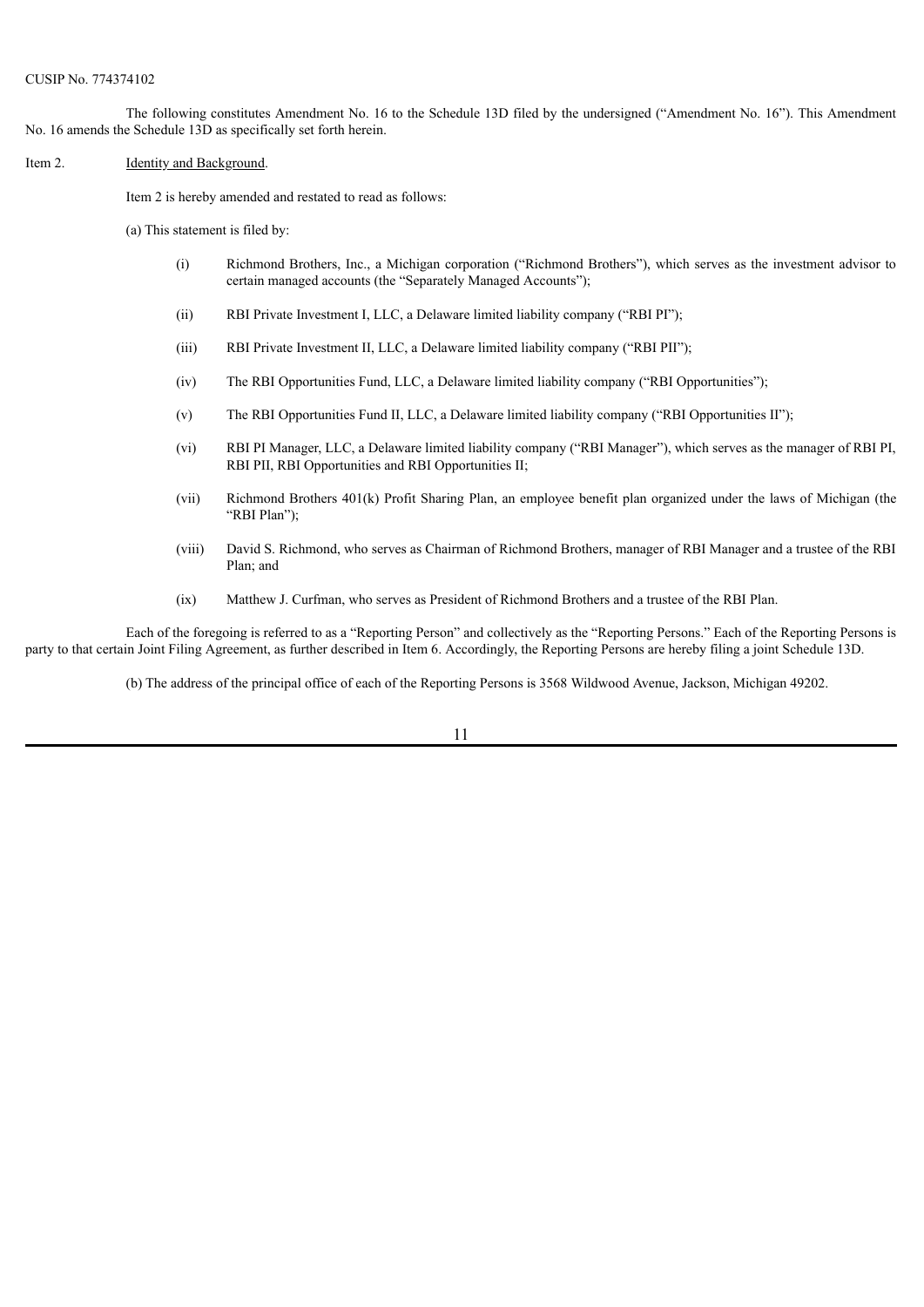#### CUSIP NO. 774374102

(c) The principal business of Richmond Brothers is serving as a registered investment advisor and is the investment advisor to the Separately Managed Accounts. The principal business of each of RBI PI, RBI PII, RBI Opportunities and RBI Opportunities II is investing in securities. The principal business of RBI Manager is serving as the manager of RBI PI, RBI PII, RBI Opportunities and RBI Opportunities II. The principal business of the RBI Plan is investing in securities. The principal occupation of Mr. Richmond is serving as Chairman of Richmond Brothers, manager of RBI Manager and a trustee of the RBI Plan. The principal occupation of Mr. Curfman is serving as President of Richmond Brothers and a trustee of the RBI Plan.

(d) No Reporting Person has, during the last five years, been convicted in a criminal proceeding (excluding traffic violations or similar misdemeanors).

(e) No Reporting Person has, during the last five years, been party to a civil proceeding of a judicial or administrative body of competent jurisdiction and as a result of such proceeding was or is subject to a judgment, decree or final order enjoining future violations of, or prohibiting or mandating activities subject to, federal or state securities laws or finding any violation with respect to such laws.

(f) Messrs. Richmond and Curfman are citizens of the United States of America.

#### Item 3. Source and Amount of Funds or Other Consideration.

Item 3 is hereby amended and restated to read as follows:

The Shares held in the Separately Managed Accounts and purchased by each of Richmond Brothers, RBI PI, RBI PII, RBI Opportunities, RBI Opportunities II and the RBI Plan were purchased with working capital (which may, at any given time, include margin loans made by brokerage firms in the ordinary course of business). The aggregate purchase price of the 5,570 Shares owned directly by Richmond Brothers is approximately \$9,079, excluding brokerage commissions. The aggregate purchase price of the 706,653 Shares held by the Separately Managed Accounts is approximately \$1,151,844, excluding brokerage commissions. The aggregate purchase price of the 5,894 Shares owned directly by RBI PI is approximately \$9,607, excluding brokerage commissions. The aggregate purchase price of the 3,498 Shares owned directly by RBI PII is approximately \$5,702, excluding brokerage commissions. The aggregate purchase price of the 697,261 Shares (together with the warrants referenced in the first sentence of the following paragraph) owned in the aggregate by RBI Opportunities and RBI Opportunities II is \$1,136,535, excluding brokerage commissions. The aggregate purchase price of the 11,360 Shares owned directly by the RBI Plan is approximately \$18,517, excluding brokerage commissions.

Pursuant to the Securities Purchase Agreement entered into on October 15, 2018 (as defined and described in Amendment No. 12 to the Schedule 13D), RBI Opportunities received warrants exercisable into 251,888 Shares from the Issuer, of which warrants exercisable into 75,261 Shares were transferred to RBI Opportunities II in an exempt transaction. The warrants have an exercise price of \$54.56 per Share and will now expire on April 30, 2025.

The Shares purchased by Mr. Richmond were purchased with personal funds (which may, at any given time, include margin loans made by brokerage firms in the ordinary course of business). The aggregate purchase price of the 19,411 Shares beneficially owned by Mr. Richmond, including 2,707 Shares directly owned by his spouse and 4,135 Shares directly owned by his daughter, is approximately \$31,639, excluding brokerage commissions.

The Shares purchased by Mr. Curfman were purchased with personal funds (which may, at any given time, include margin loans made by brokerage firms in the ordinary course of business). The aggregate purchase price of the 4,802 Shares beneficially owned by Mr. Curfman, including the 3,481 Shares directly owned by his spouse, is approximately \$7,827, excluding brokerage commissions.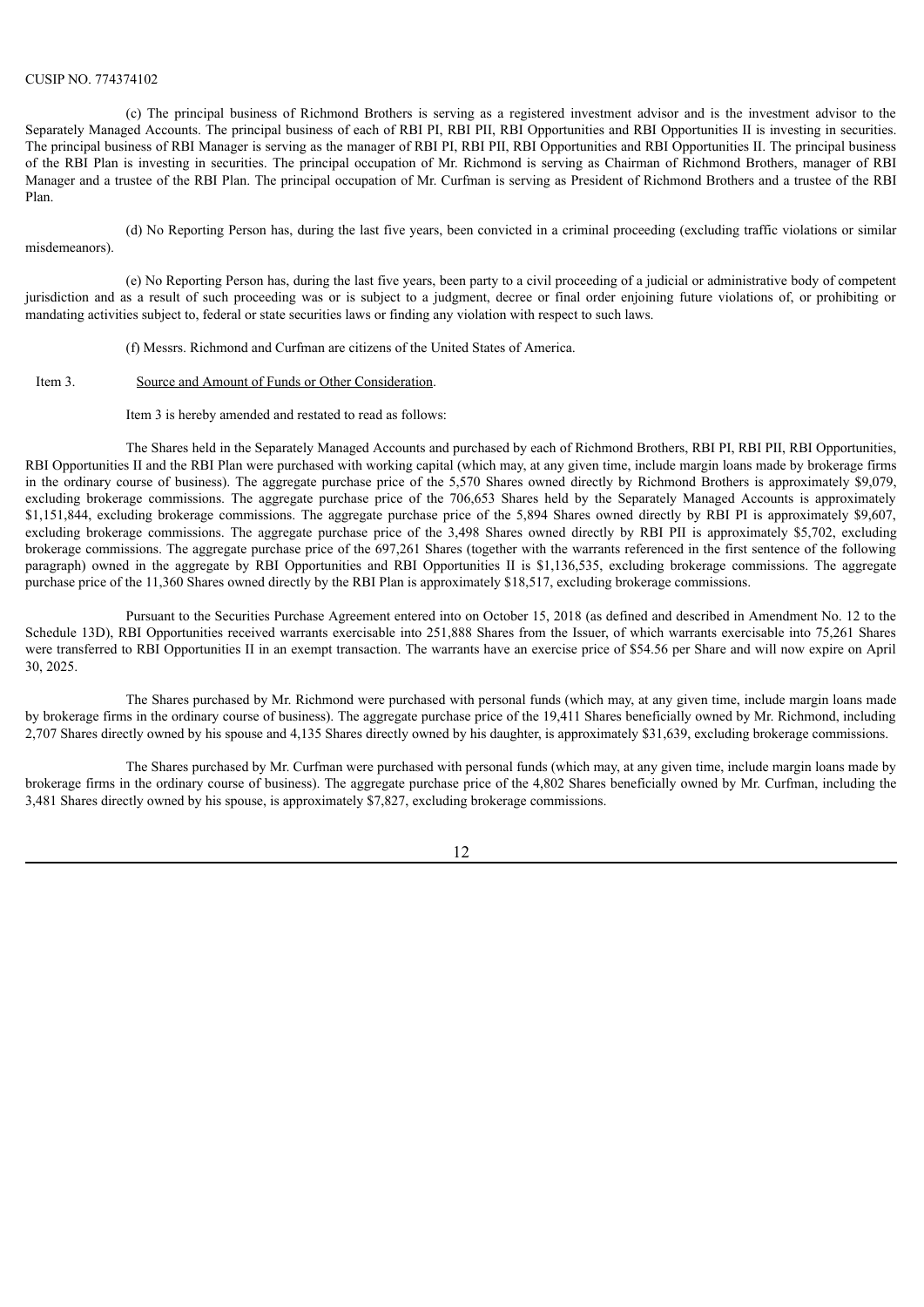#### Item 5. Interest in Securities of the Issuer.

Items 5 to Schedule 13D is hereby amended and restated, in pertinent part, as follows:

The aggregate percentage of Shares reported owned by each person named herein is based upon 9,384,591 Shares outstanding as of May 30, 2022, which is the total number of Shares outstanding based on information contained in the Issuer's Prospectus Supplement filed pursuant to Rule 424(b)(5) with the Securities and Exchange Commission on June 1, 2022. The Reporting Persons beneficially own those Shares as follows

- A. Richmond Brothers
	- (a) As of the date hereof, Richmond Brothers directly beneficially owned 5,570 Shares, and an additional 595,505 Shares were held in the Separately Managed Accounts. As the investment advisor to the Separately Managed Accounts, Richmond Brothers may also be deemed the beneficial owner of the 595,505 Shares held in the Separately Managed Accounts. Percentage: Approximately 6.3%
	- (b) 1. Sole power to vote or direct vote: 5,570
		- 2. Shared power to vote or direct vote: 0
		- 3. Sole power to dispose or direct the disposition: 5,570
		- 4. Shared power to dispose or direct the disposition: 589,505

### B. RBI PI

- (a) As of the date hereof, RBI PI beneficially owned 5,894 Shares. Percentage: Less than 1%
- (b) 1. Sole power to vote or direct vote: 5,894
	- 2. Shared power to vote or direct vote: 0
	- 3. Sole power to dispose or direct the disposition: 5,894
	- 4. Shared power to dispose or direct the disposition: 0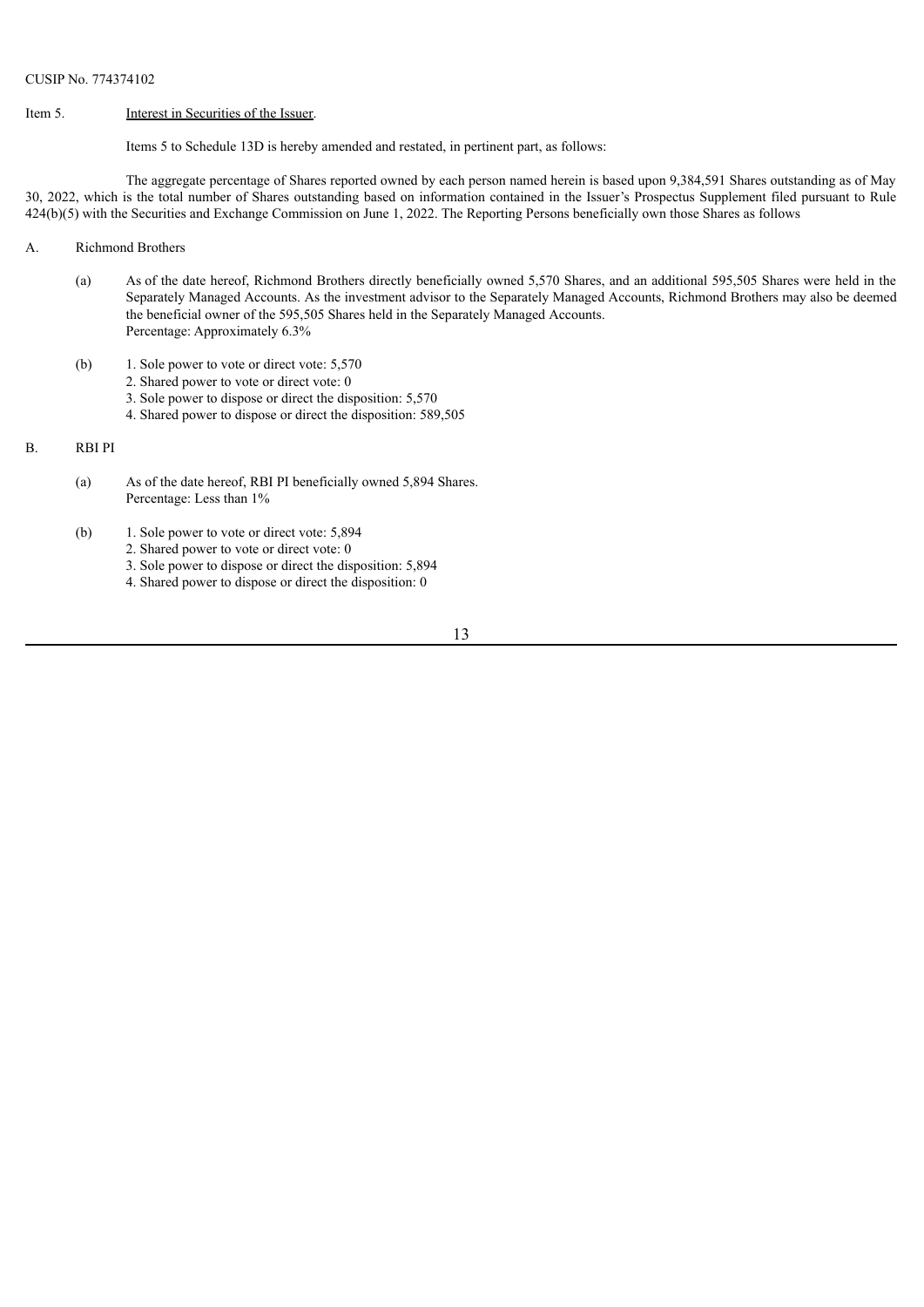### C. RBI PII

- (a) As of the date hereof, RBI PII beneficially owned 3,498 Shares. Percentage: Less than 1%
- (b) 1. Sole power to vote or direct vote: 3,498
	- 2. Shared power to vote or direct vote: 0
	- 3. Sole power to dispose or direct the disposition: 3,498
	- 4. Shared power to dispose or direct the disposition: 0

# D. RBI Opportunities

- (a) As of the date hereof, RBI Opportunities beneficially owned 491,700 Shares (including 176,627 Shares issuable upon the exercise of warrants that are subject to a 19.9% blocking provision, meaning that they can be exercised only to the extent that such exercise would not cause the holder's and its affiliates' beneficial ownership of Shares to exceed 19.9% of the outstanding Shares). Percentage: Approximately 5.2%
- (b) 1. Sole power to vote or direct vote: 491,700
	- 2. Shared power to vote or direct vote: 0
	- 3. Sole power to dispose or direct the disposition: 491,700
	- 4. Shared power to dispose or direct the disposition: 0
- E. RBI Opportunities II
	- (a) As of the date hereof, RBI Opportunities II beneficially owned 205,561 Shares (including 75,261 Shares issuable upon the exercise of warrants that are subject to a 19.9% blocking provision, meaning that they can be exercised only to the extent that such exercise would not cause the holder's and its affiliates' beneficial ownership of Shares to exceed 19.9% of the outstanding Shares). Percentage: Approximately 2.2%
	- (b) 1. Sole power to vote or direct vote: 205,561
		- 2. Shared power to vote or direct vote: 0
			- 3. Sole power to dispose or direct the disposition: 205,561
			- 4. Shared power to dispose or direct the disposition: 0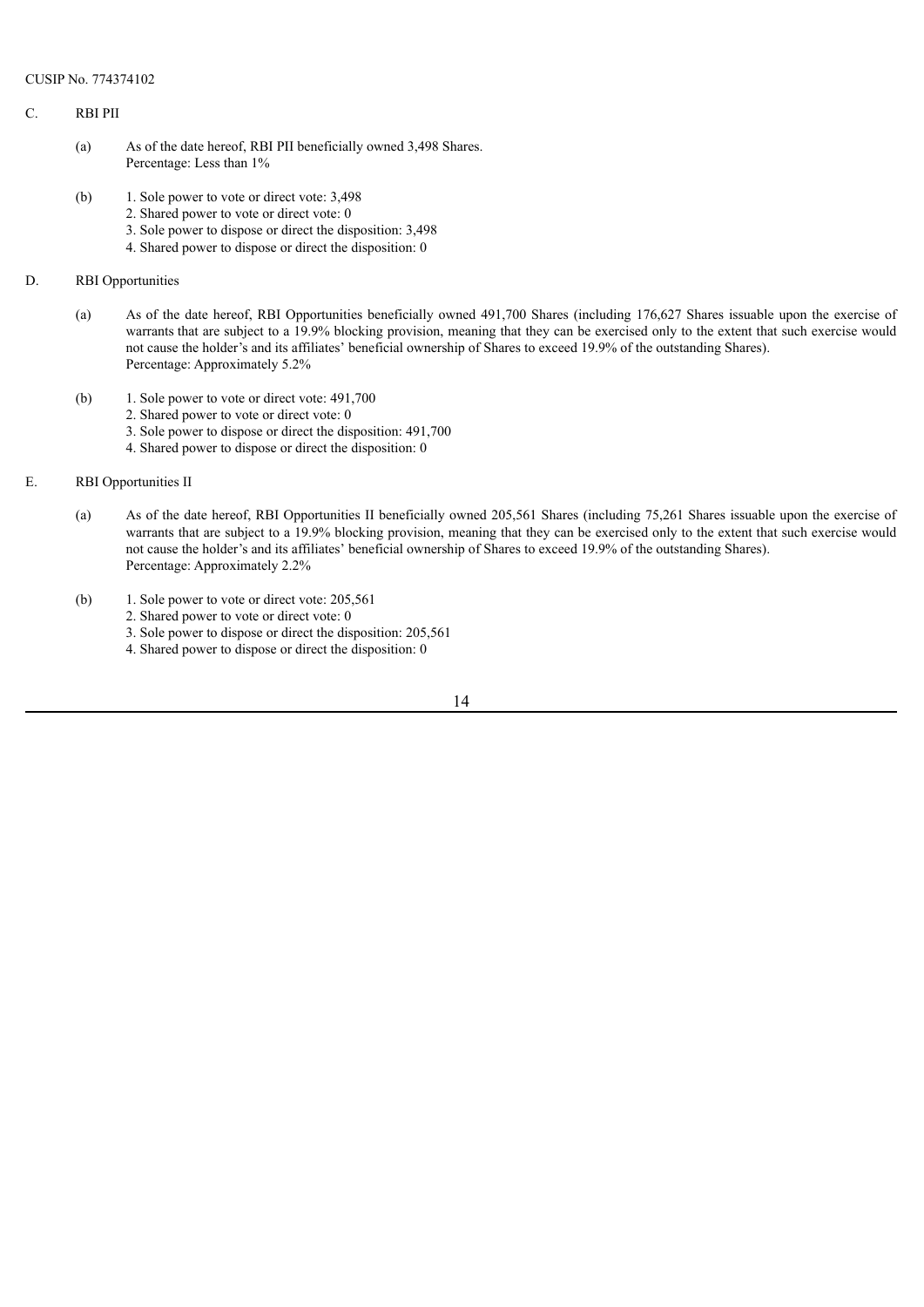### F. RBI Manager

- (a) As the manager of RBI PI, RBI PII, RBI Opportunities and RBI Opportunities II, RBI Manager may be deemed the beneficial owner of the (i) 5,894 Shares owned by RBI PI, (ii) 3,498 Shares owned by RBI PII, (iii) 491,700 Shares beneficially owned by RBI Opportunities and (iv) 205,561 Shares beneficially owned by RBI Opportunities II. Percentage: Approximately 7.5%
- (b) 1. Sole power to vote or direct vote: 706,653
	- 2. Shared power to vote or direct vote: 0
		- 3. Sole power to dispose or direct the disposition: 706,653
		- 4. Shared power to dispose or direct the disposition: 7.5%

## G. RBI Plan

- (a) As of the date hereof, the RBI Plan beneficially owned 11,360 Shares. Percentage: Less than 1%
- (b) 1. Sole power to vote or direct vote: 11,360
	- 2. Shared power to vote or direct vote: 0
	- 3. Sole power to dispose or direct the disposition: 11,360
	- 4. Shared power to dispose or direct the disposition: 0

### H. Mr. Richmond

- (a) As of the date hereof, Mr. Richmond beneficially owned 723,357 Shares, including 2,707 Shares directly owned by his spouse, 4,135 Shares directly owned by his daughter. As the Chairman of Richmond Brothers, manager of RBI Manager and a trustee of the RBI Plan, Mr. Richmond may also be deemed the beneficial owner of the (i) 5,570 Shares owned directly by Richmond Brothers, (ii) 595,505 Shares held in the Separately Managed Accounts, (iii) 5,894 Shares owned by RBI PI, (iv) 38,490 Shares owned by RBI PII, (v) 491,700 Shares beneficially owned by RBI Opportunities, (vi) 205,561 Shares beneficially owned by RBI Opportunities II and (vii) 11,360 Shares owned by the RBI Plan. Percentage: Approximately 14.2%
- (b) 1. Sole power to vote or direct vote: 723,357
	- 2. Shared power to vote or direct vote: 19,637
	- 3. Sole power to dispose or direct the disposition: 723,357
	- 4. Shared power to dispose or direct the disposition: 609,142

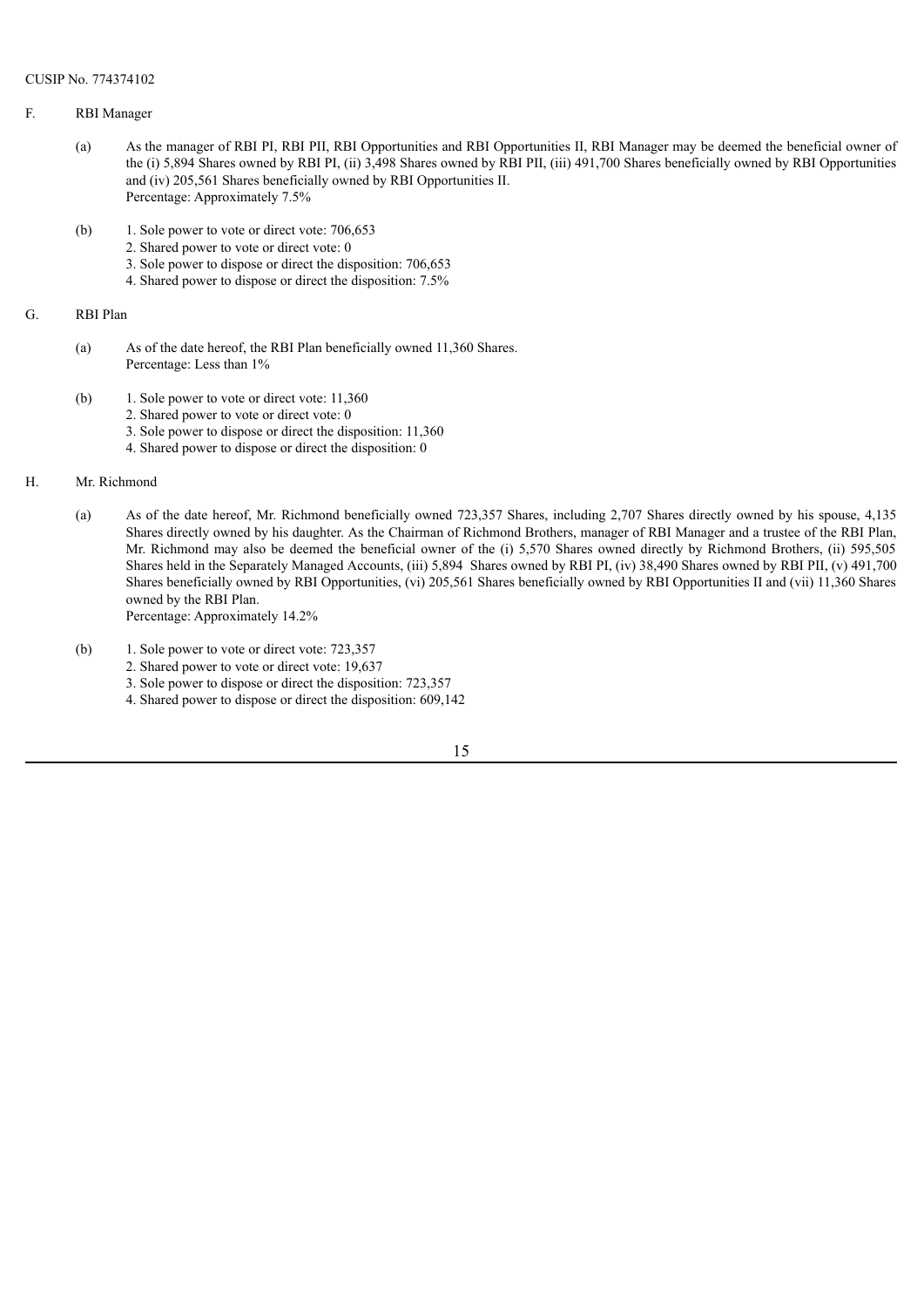- I. Mr. Curfman
	- (a) As of the date hereof, Mr. Curfman beneficially owned 4,802 Shares, including 3,481 Shares directly owned by his spouse. As the President of Richmond Brothers and a trustee of the RBI Plan, Mr. Curfman may also be deemed the beneficial owner of the (i) 5,570 Shares owned directly by Richmond Brothers, (ii) 595,505 Shares held in the Separately Managed Accounts and (iii) 11,360 Shares owned by the RBI Plan. Percentage: Approximately 6.5%
	- (b) 1. Sole power to vote or direct vote: 4,802
		- 2. Shared power to vote or direct vote: 20,411
		- 3. Sole power to dispose or direct the disposition: 4,802
		- 4. Shared power to dispose or direct the disposition: 605,781

An aggregate of 1,332,499 Shares (including 251,888 Shares issuable upon the exercise of warrants that are subject to a 19.9% blocking provision), constituting beneficial ownership of approximately 14.2% of the outstanding Shares, are reported in this Amendment No. 16 to the Schedule 13D.

The filing of this Schedule 13D shall not be deemed an admission that the Reporting Persons are, for purposes of Section 13(d) of the Securities Exchange Act of 1934, as amended, the beneficial owners of any Shares he or it does not directly own. Each of the Reporting Persons specifically disclaims beneficial ownership of the Shares reported herein that he or it does not directly own.

(c) The transactions in the securities of the Issuer by the Reporting Persons during the past sixty days are set forth in Schedule A and are incorporated herein by reference. Such transactions were effected in the open market.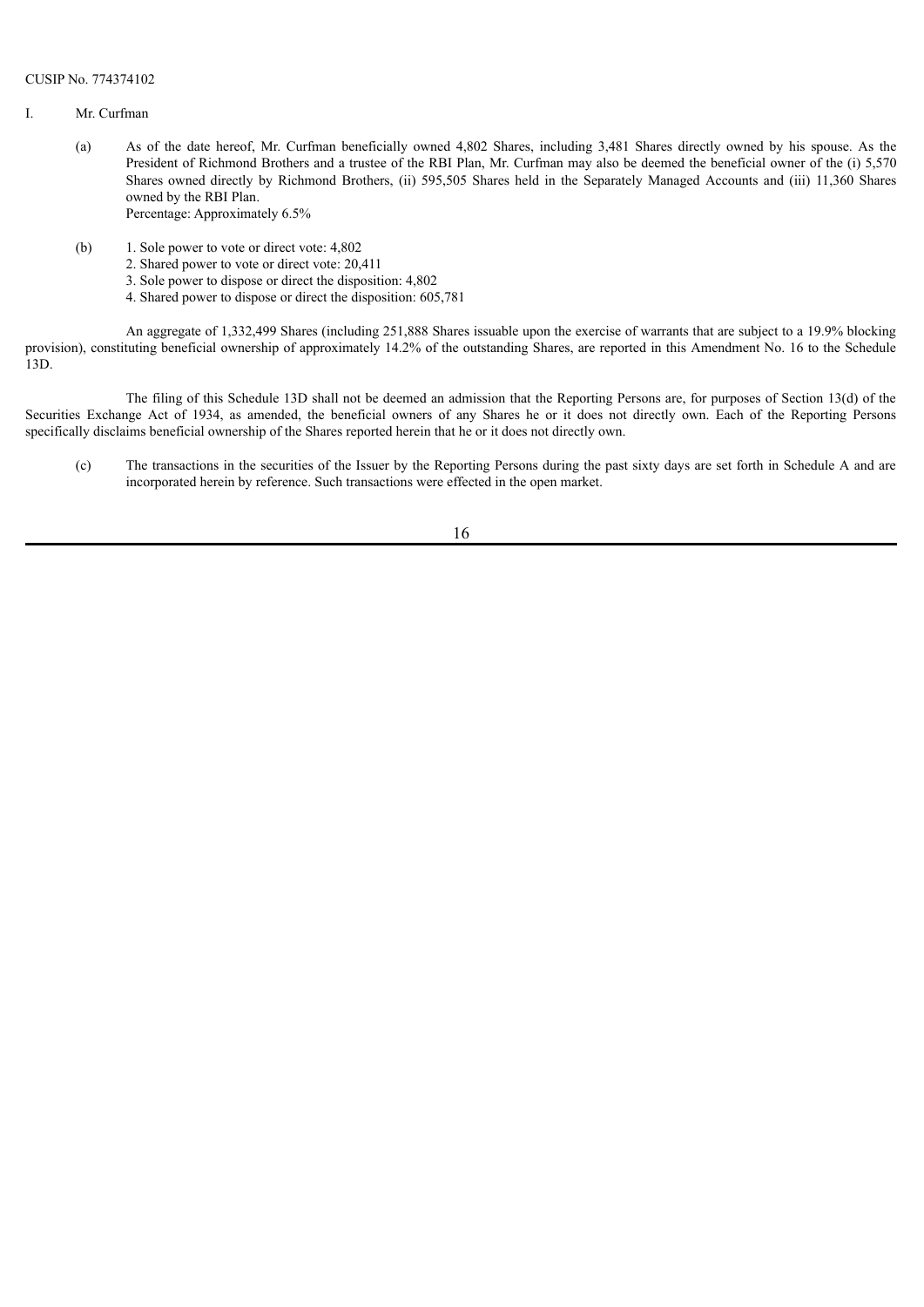## **SIGNATURES**

After reasonable inquiry and to the best of his knowledge and belief, the undersigned certifies that the information set forth in this statement is true, complete and correct.

Dated: June 23, 2022

Richmond Brothers, Inc.

By: /s/ David S. Richmond Name: David S. Richmond Title: Chairman

RBI Private Investment I, LLC

By: RBI PI Manager, LLC Manager

By: /s/ David S. Richmond Name: David S. Richmond Title: Manager

RBI Private Investment II, LLC

By: RBI PI Manager, LLC Manager

- By: /s/ David S. Richmond Name: David S. Richmond Title: Manager
- The RBI Opportunities Fund, LLC

By: RBI PI Manager, LLC Manager

By: /s/ David S. Richmond Name: David S. Richmond Title: Manager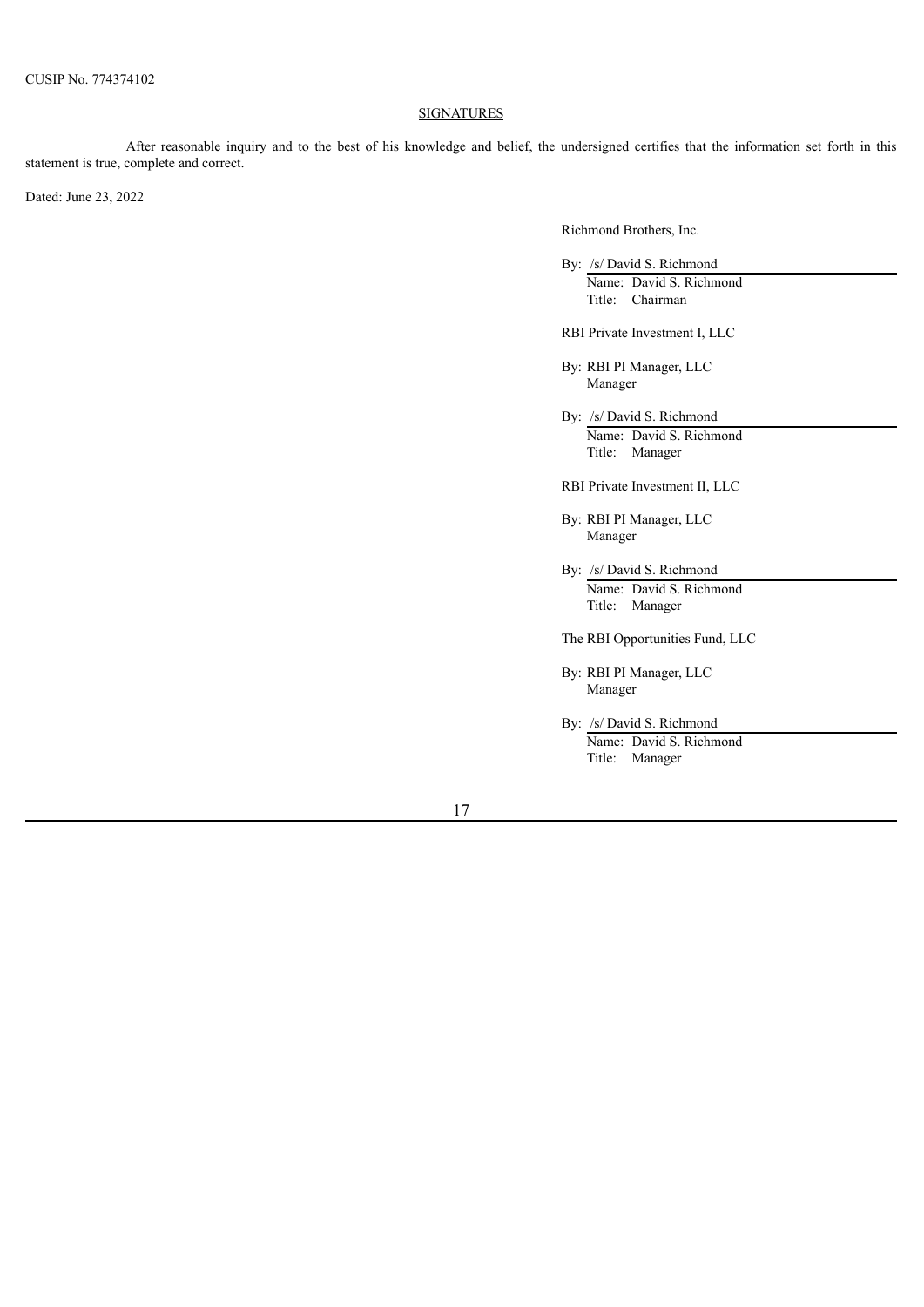## The RBI Opportunities Fund II, LLC

By: RBI PI Manager, LLC Manager

By: /s/ David S. Richmond

Name: David S. Richmond Title: Manager

By: RBI PI Manager, LLC

By: /s/ David S. Richmond Name: David S. Richmond Title: Manager

By: Richmond Brothers 401(k) Profit Sharing Plan

By: /s/ David S. Richmond Name: David S. Richmond Title: Trustee

/s/ David S. Richmond

David S. Richmond

/s/ Matthew J. Curfman Matthew J. Curfman